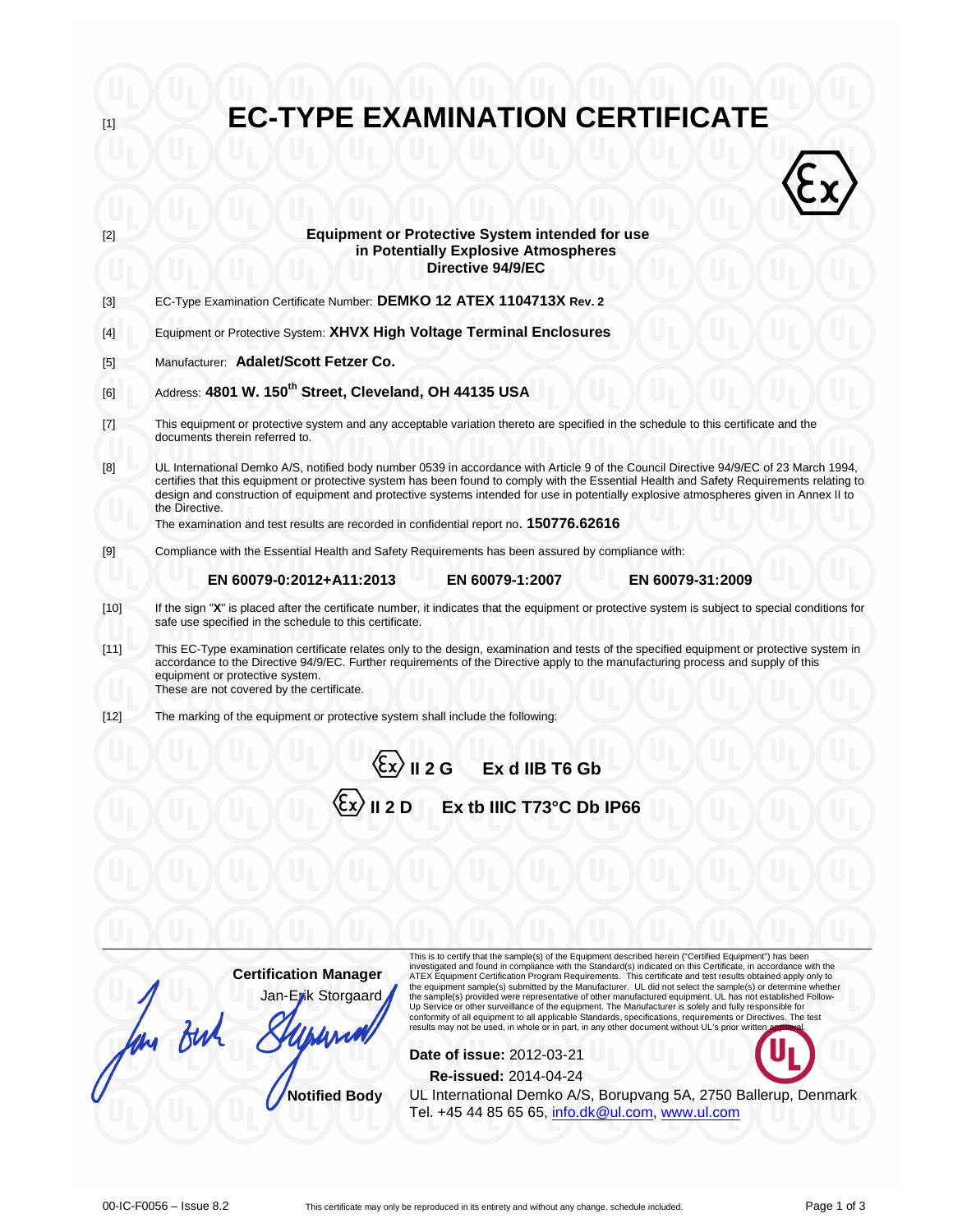# [13] **Schedule** [14] **EC-TYPE EXAMINATION CERTIFICATE No. DEMKO 12 ATEX 1104713X Rev. 2**

**Report: 150776.62616** 

## [15] Description of Equipment or protective system

The XHVX series of terminal enclosures contain porcelain stand-offs used for terminal connections within the enclosures. The enclosures contain up to either six single lug connectors or three 4 lug connectors.. Enclosures provided with a cover gasket (Model No. suffix N4) can be marked IP66 and are suitable for dust environments.

Types of variants comprised by certificate:

XHVX followed by 121208,161608, 162408, 181808, 182408, 183008, 183608, 242408, 242410, 243008, 243608, 243610, 162410, 164610, 182410, 183610.

All numbers may be followed by –N4.

#### Temperature range

The ambient temperature range is -20  $^{\circ}$ C to +55  $^{\circ}$ C.

Electrical data

#### 1X1 PHASE CONNECTION SERIES (Shielded or Un-Shielded Cable)

| <b>ENCLOSURE</b><br><b>CATALOG NUMBER</b> | <b>MAX WORKING</b><br><b>VOLTAGE</b> | <b>MAX CURRENT</b><br>per phase(A) | <b>ENCLOSURE</b><br><b>CATALOG NUMBER</b> | <b>MAX WORKING</b><br><b>VOLTAGE</b> | <b>MAX CURRENT</b><br>per phase(A) |
|-------------------------------------------|--------------------------------------|------------------------------------|-------------------------------------------|--------------------------------------|------------------------------------|
| XHVX-121208(-N4)                          | 2.5kV                                | 160                                | XHVX-243008(-N4)                          | 6.6kV                                | 315                                |
| XHVX-161608(-N4)                          | 6.6kV                                | 200                                | XHVX-243608(-N4)                          | 6.6kV                                | 315                                |
| XHVX-162408(-N4)                          | 6.6kV                                | 315                                | XHVX-162410(-N4)                          | 6.6kV                                | 315                                |
| XHVX-181808(-N4)                          | 6.6kV                                | 225                                | XHVX-164610(-N4)                          | 6.6kV                                | 315                                |
| XHVX-182408(-N4)                          | 6.6kV                                | 315                                | XHVX-182410(-N4)                          | 6.6kV                                | 315                                |
| XHVX-183008(-N4)                          | 6.6kV                                | 315                                | XHVX-183610(-N4)                          | 6.6kV                                | 315                                |
| XHVX-183608(-N4)                          | 6.6kV                                | 315                                | XHVX-242410(-N4)                          | 8kV                                  | 315                                |
| XHVX-242408(-N4)                          | 6.6kV                                | 315                                | XHVX-243610(-N4)                          | 8kV                                  | 400                                |

#### 2X2 PHASE CONNECTION SERIES (Two Parallel Cables Optional)

| <b>ENCLOSURE</b><br><b>CATALOG NUMBER</b> | <b>MAX WORKING</b><br><b>VOLTAGE</b> | <b>MAX CURRENT</b><br>per phase(A) | <b>ENCLOSURE</b><br><b>CATALOG</b><br><b>NUMBER</b> | <b>MAX WORKING</b><br><b>VOLTAGE</b> | <b>MAX CURRENT</b><br>per phase(A) |
|-------------------------------------------|--------------------------------------|------------------------------------|-----------------------------------------------------|--------------------------------------|------------------------------------|
| XHVX-182408(-N4)                          | 2.5kV                                | 630                                | XHVX-182410(-N4)                                    | 2.5kV                                | 630                                |
| XHVX-183008(-N4)                          | 2.5kV                                | 800                                | XHVX-183610(-N4)                                    | 2.5kV                                | 800                                |
| XHVX-183608(-N4)                          | 2.5kV                                | 800                                | XHVX-242410(-N4)                                    | 7.5kV                                | 630                                |
| XHVX-242408(-N4)                          | 5kV                                  | 630                                | XHVX-243610(-N4)                                    | 7.5kV                                | 1000                               |
| XHVX-243008(-N4)                          | 5kV                                  | 800                                |                                                     |                                      |                                    |
| XHVX-243608(-N4)                          | 5kV                                  | 800                                |                                                     |                                      |                                    |

#### Installation instructions

All cable entry devices and blanking elements shall be ATEX certified in type of explosion protection flameproof enclosure "d" and dust protection 'tb', suitable for the conditions of use and correctly installed.

Unused apertures shall be closed with suitable blanking elements.

All conductors/cables shall be suitable for 90ºC.

#### Routine tests

Routine tests according to EN 60079-1 cl. 16 are not required. Routine tests for Model XHVX 121208 are covered under DEMKO 01 ATEX 0129472U.